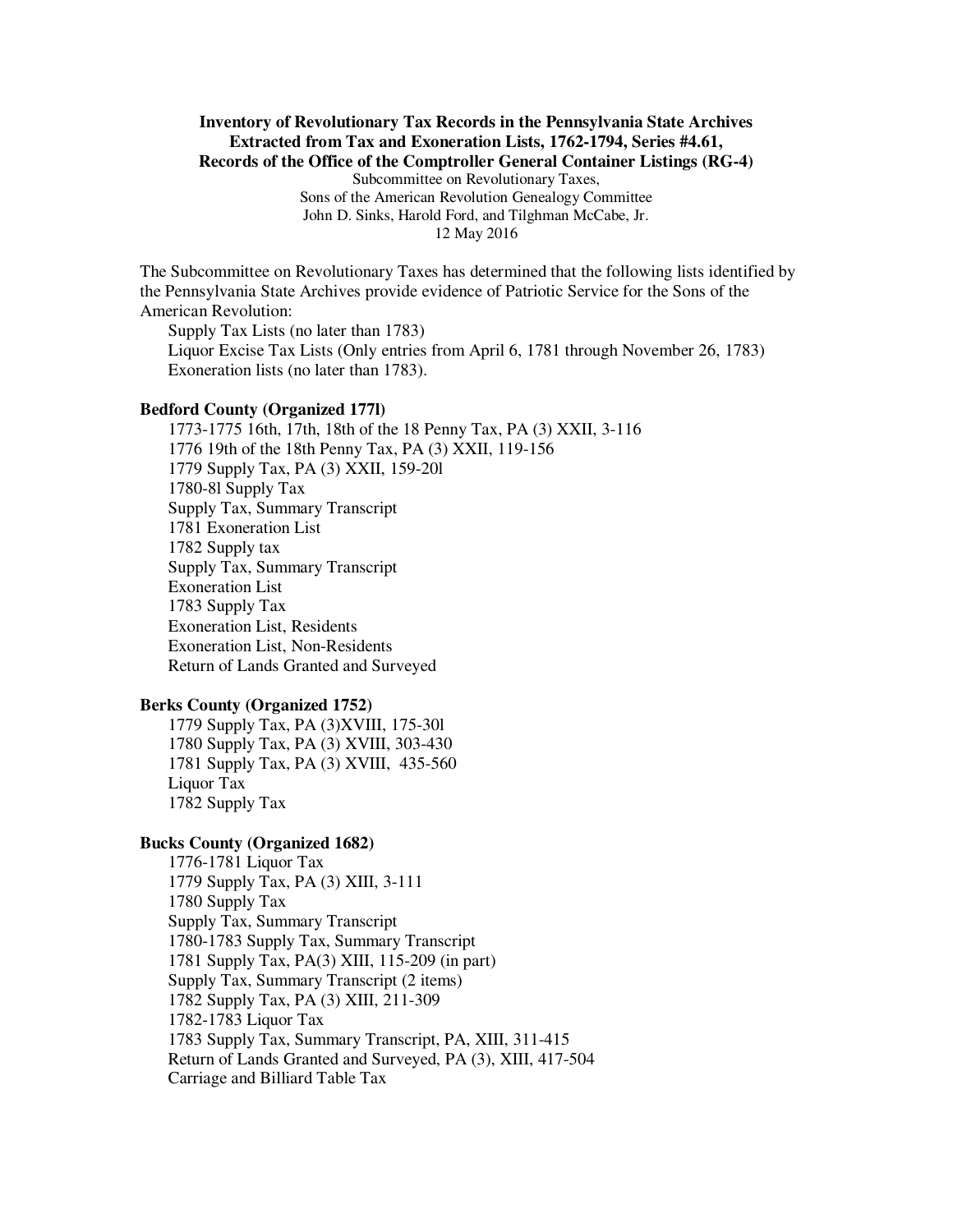### **Chester County (Organized 1682)**

1779 Supply Tax, PA (3) XII, 125-225 1779-1780 Liquor Tax 1780 Supply Tax, PA (3) XII, 227-361 Supply Tax (Rough Draft) 1781 Supply Tax, PA (3) XII, 363-662 Supply Tax, (Rough Draft; pp. l-143 missing) Additional Supply Tax, (True copy)

# **Cumberland County (Organized 1750)**

1778 Supply Tax, PA (3) XX, 3-114 (Very Fragile) 1779 Supply Tax, PA (3) XX, 115-248 (Very Fragile) (lst pt of MS Missing) 1780 Supply Tax, PA (3) XX, 249-384 (Very Fragile) 1781 Supply Tax, Assessor's List, PA (3) XX, 385-532 (Very Fragile) 1781-1782 Supply Tax, Summary Transcript (Twps: Armagh, Derry) 1782 Supply Tax, PA (3) XX, 535-682 (Very Fragile) Additional Supply Tax (Very Fragile) 1782-1785 Liquor Tax

# **Fayette County (Organized 1783)**

1783 Supply Tax, Delinquent Non-Residents

## **Lancaster County (Organized 1729)**

1779 Supply Tax, PA (3) XVII, 489-685 (fragile) Additional Supply Tax and 1780 Supply tax 1781 Supply Tax 1783 Supply Tax (6 parts)

## **Northampton County (Organized 1752)**

1781 Supply Tax, Summary Transcript Additional Supply Tax, Summary Transcript [Note: Many additional Revolutionary tax lists are in the Northampton County Archives. JDS]

## **Northumberland County (Organized 1772)**

1778-1780 Exoneration List From Supply Tax, PA (3) XIX, 40l-438 1781 Supply Tax, PA (3) XIX, 439-492 1782 Supply Tax 1783-1784 Supply Tax, PA (3) XIX, 543-577